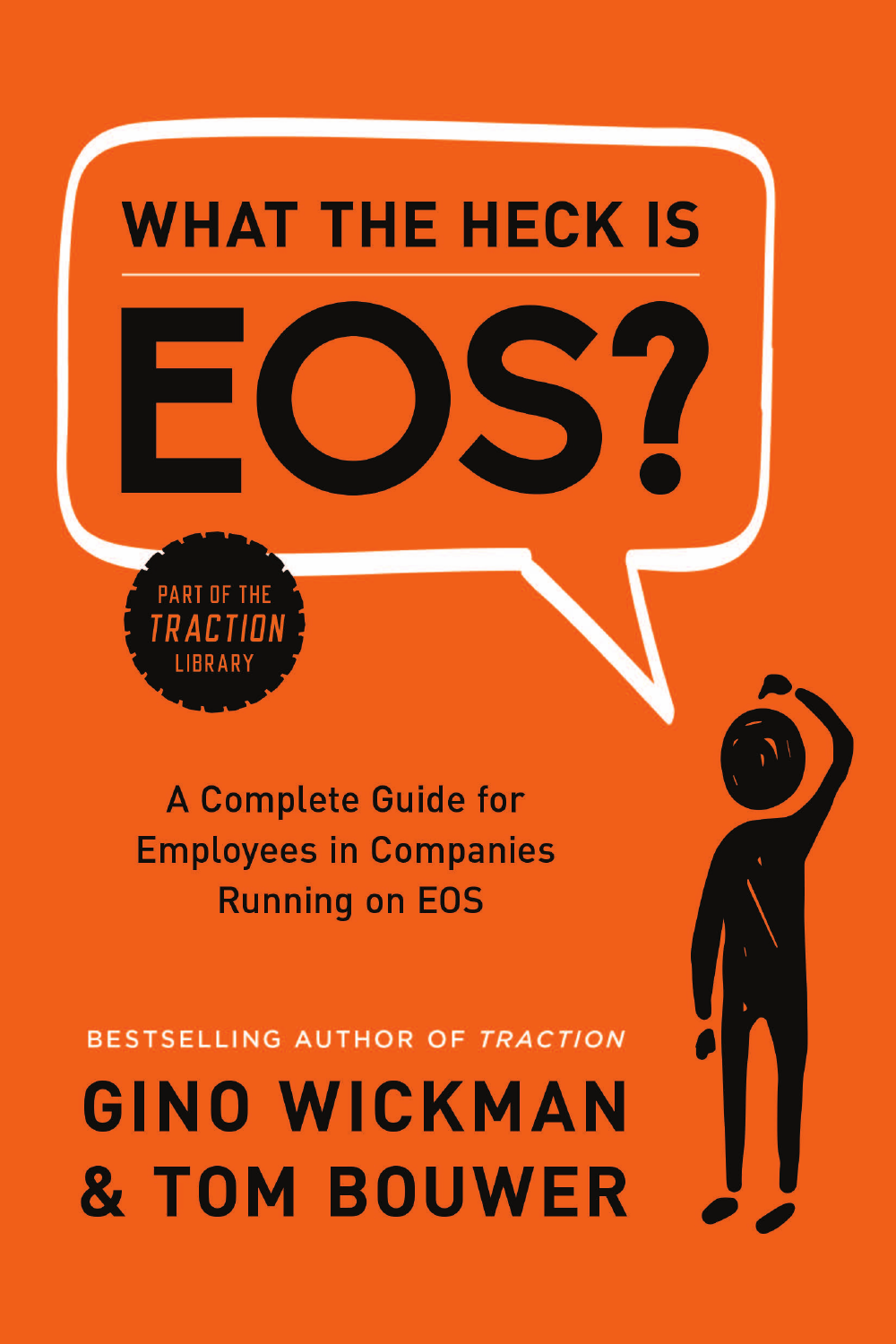# CONTENTS

| <b>CHAPTER 1</b>                     |
|--------------------------------------|
|                                      |
| <b>CHAPTER 2</b>                     |
| How Does EOS Work? (The EOS Model) 9 |
| <b>CHAPTER 3</b>                     |
| Do You See What They Are Saying?     |
| (The Vision/Traction Organizer)33    |
| <b>CHAPTER 4</b>                     |
| Who's Doing What?                    |
|                                      |
| <b>CHAPTER 5</b>                     |
| What Is Most Important Right Now?    |
|                                      |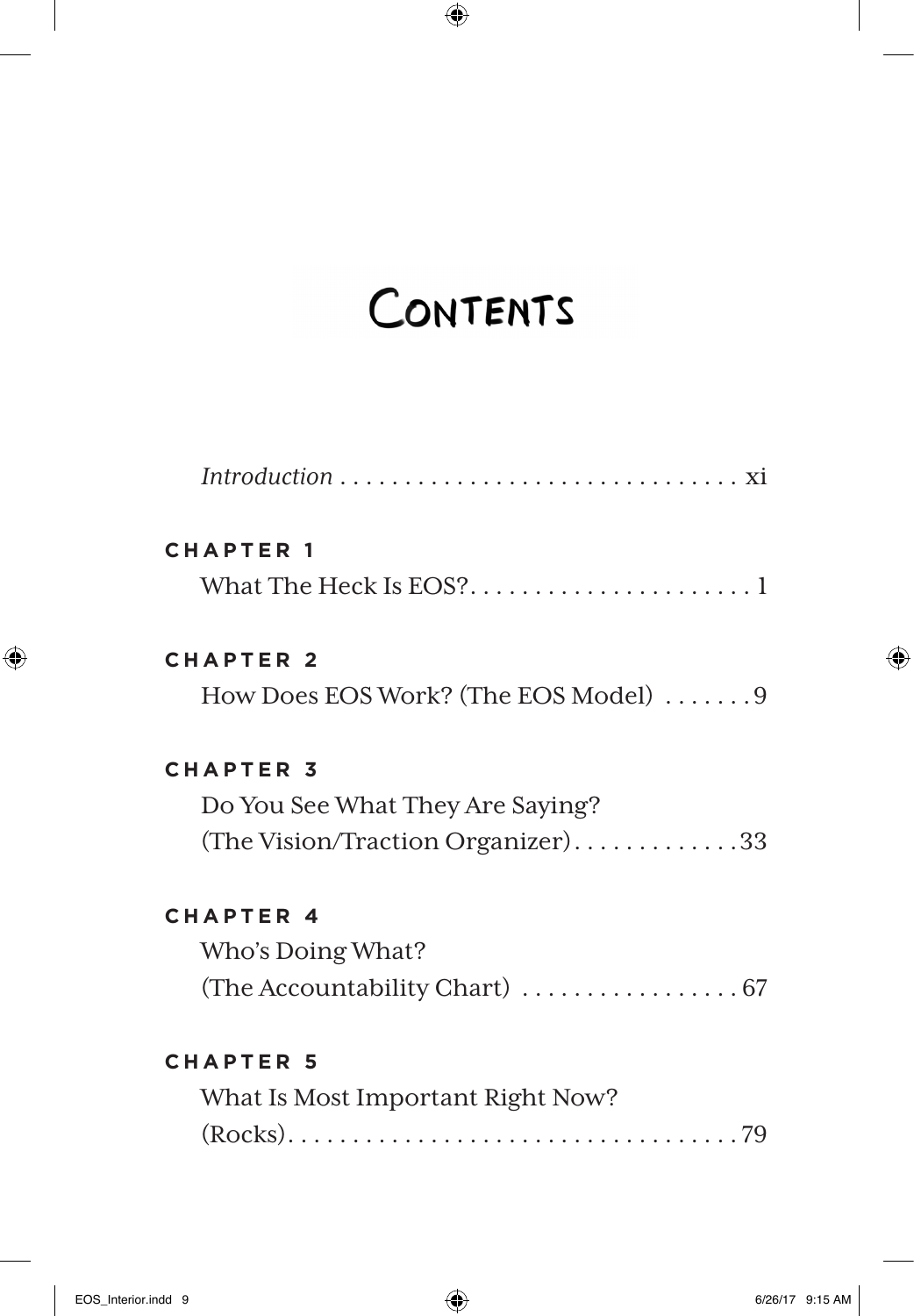### **CHAPTER 6**

| Why Do We Have To Have Meetings? |  |
|----------------------------------|--|
|                                  |  |

## **CHAPTER 7**

| What's My Number? |  |
|-------------------|--|
|                   |  |

### **CHAPTER 8**

How Am I Doing? (People Analyzer) ....... 129

#### **CHAPTER 9**

What Do I Do Next? (Conclusion).......... 143

#### **APPENDIX A**

|--|--|--|--|--|--|--|--|--|--|--|--|--|--|--|--|--|--|--|--|--|--|--|--|--|--|--|--|--|--|--|--|--|--|--|

### **APPENDIX B**

| Questions To Ask Your Manager 153 |  |  |
|-----------------------------------|--|--|
|                                   |  |  |

#### **APPENDIX C**

| Acknowledgments159                                                       |  |  |  |  |  |  |  |
|--------------------------------------------------------------------------|--|--|--|--|--|--|--|
|                                                                          |  |  |  |  |  |  |  |
| About The Authors $\ldots \ldots \ldots \ldots \ldots \ldots \ldots 167$ |  |  |  |  |  |  |  |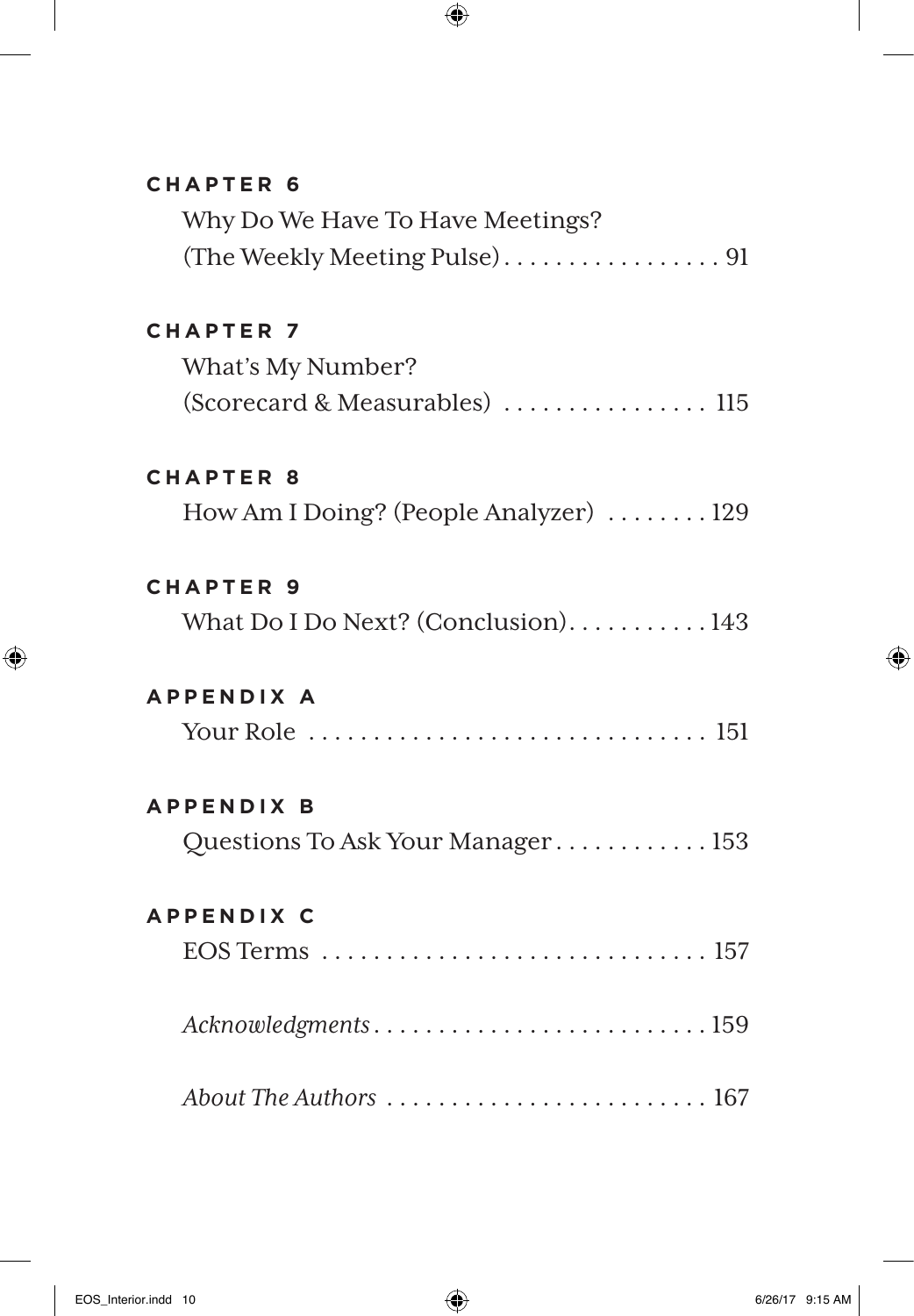# INTRODUCTION

We've written this book for you because you play a critical role in your company's success and, therefore, your own—because your success and your company's are deeply linked.

Whether you are a customer service rep, accountant, field-service rep, salesperson, sales-support staff, welder, truck driver, architect, consultant, or any other role, this book was written to help you be more successful in your company—a company running on EOS (the Entrepreneurial Operating System).

So, what the heck is EOS?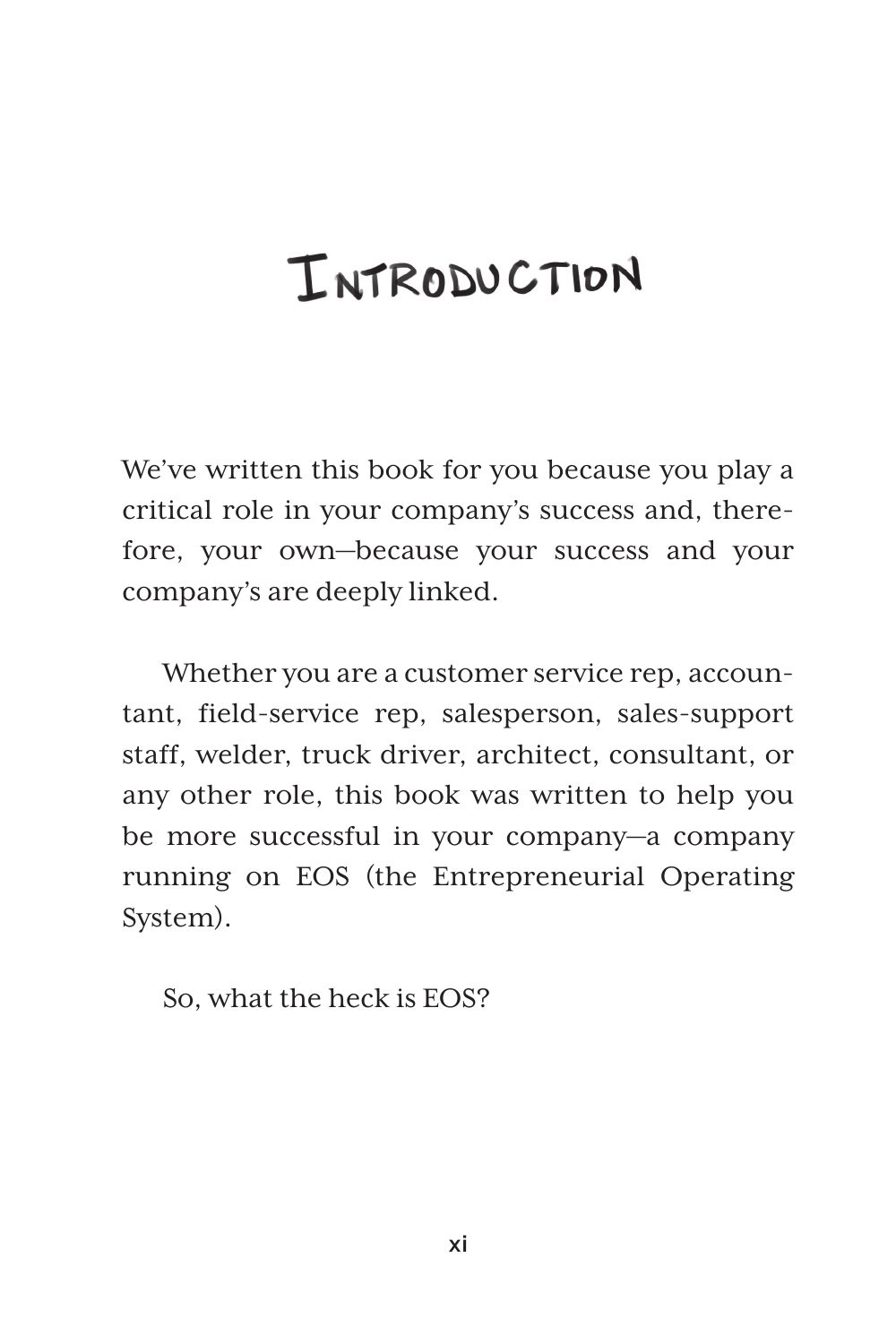# CHAPTER 1 WHAT THE HECK IS EOS?

**Y**our company is using EOS (the Entrepreneur-ial Operating System) as its "operating system." So, what the heck does that mean for you? Before answering that question, it's important to first understand that every company has an operating system, whether it has a name or not.

That system is the way a company organizes all of its human energy. It's the way that the people in the organization meet, solve problems, plan, prioritize, follow processes, communicate, measure, structure, clarify roles, lead, and manage.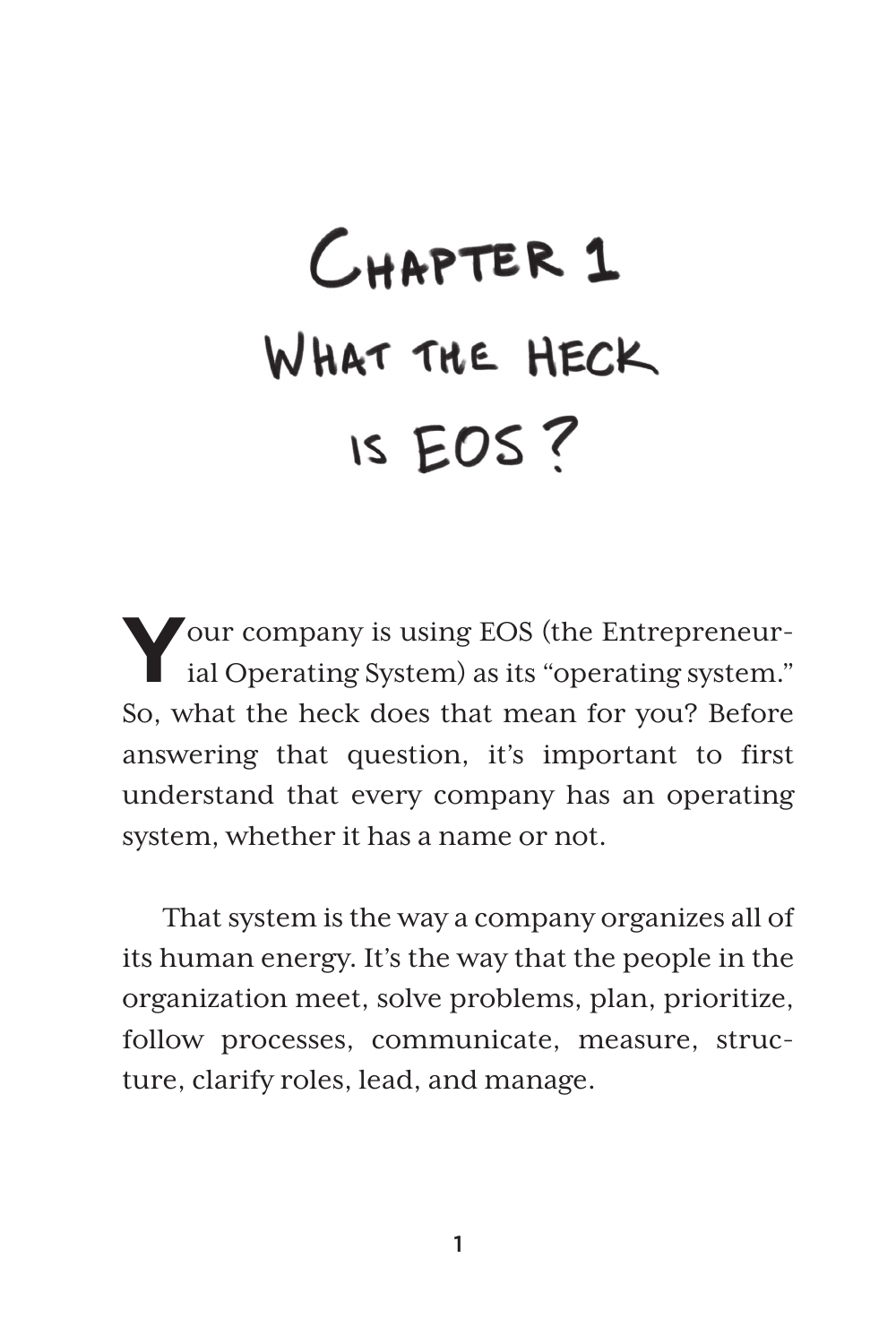It's hard to understand the operating systems of most companies because the leadership teams aren't consistent in how they do the above. This inconsistency leads to poor communication, dysfunction, and employees feeling frustrated and confused about what the priorities are. Ultimately, the company never realizes its full potential.

The reason you're reading this book is that your leadership team wants everyone in your organization to understand how EOS works, to see the value of its structure, and to help them implement it.

Why one operating system? The short answer is that everyone doing it their own way in an organization can't work. You can't have a company where everyone can set the priorities, meet the way they want to meet, and use different terminology.

If you have 50 people doing everything 50 different ways, the increased complexity leads to mass chaos. Even worse, people experience incredible confusion and frustration. Simply put, you can't build a great company on multiple operating systems—you must choose one.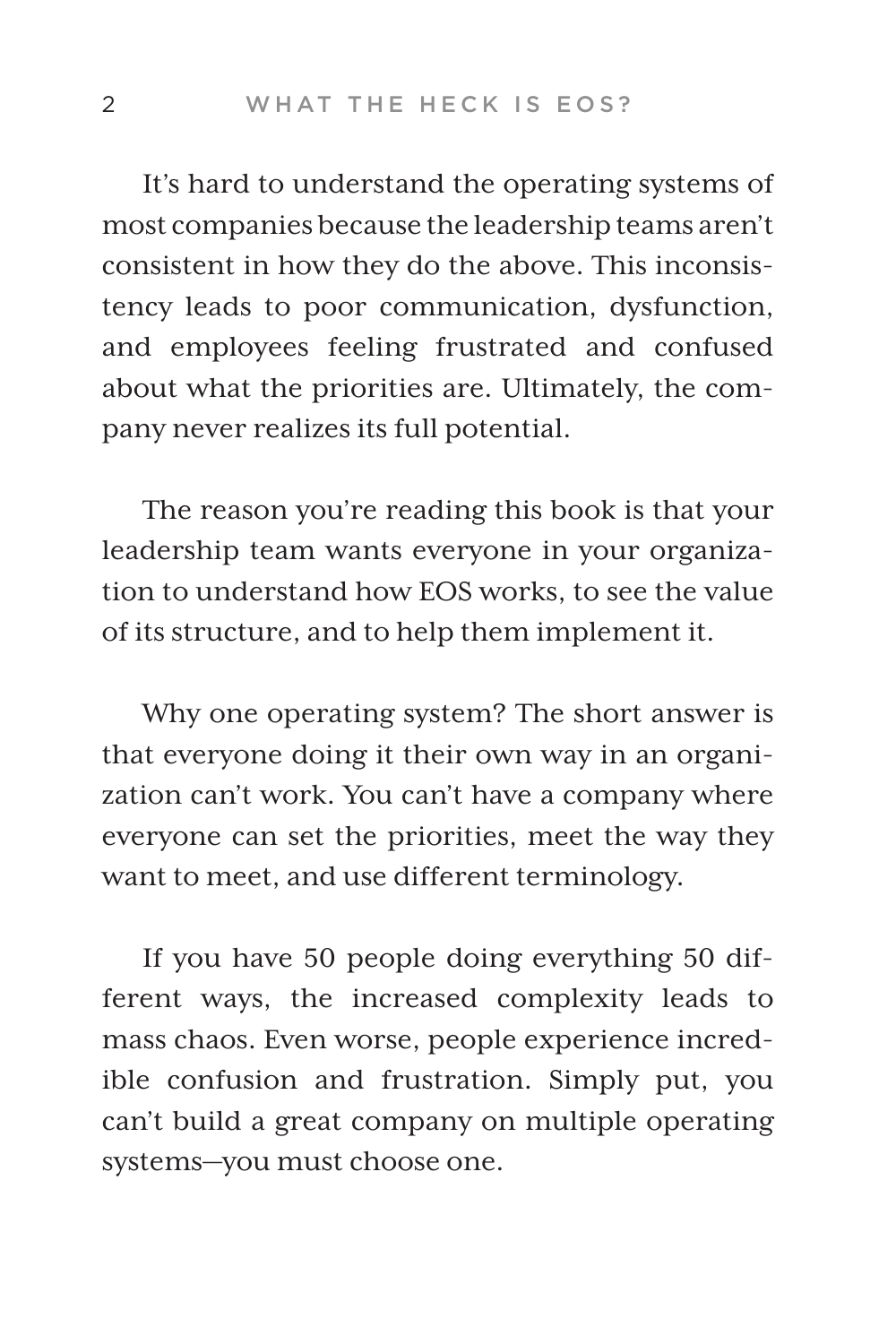For instance, at an IT services company in Atlanta, every project was managed differently because each project manager led their project their own way. When employees moved from one project to the next, they had to learn a whole new project management system with different reporting, status updates, and meeting structures. As a result, they wasted a lot of time trying to learn a new system—time that should have been spent serving clients. Due to this inconsistent approach, people grew frustrated, and the company started losing clients, employees, and money.

The truth is, a team of average people running their company on one operating system will outperform a team of high achievers, each doing it their own way, every day of the week. That is why your company needs a clearly stated operating system that everyone follows.

## WHY EOS?

So, why this operating system? Because it works. More than 50,000 companies all over the world run on EOS. It's a complete, simple, and powerful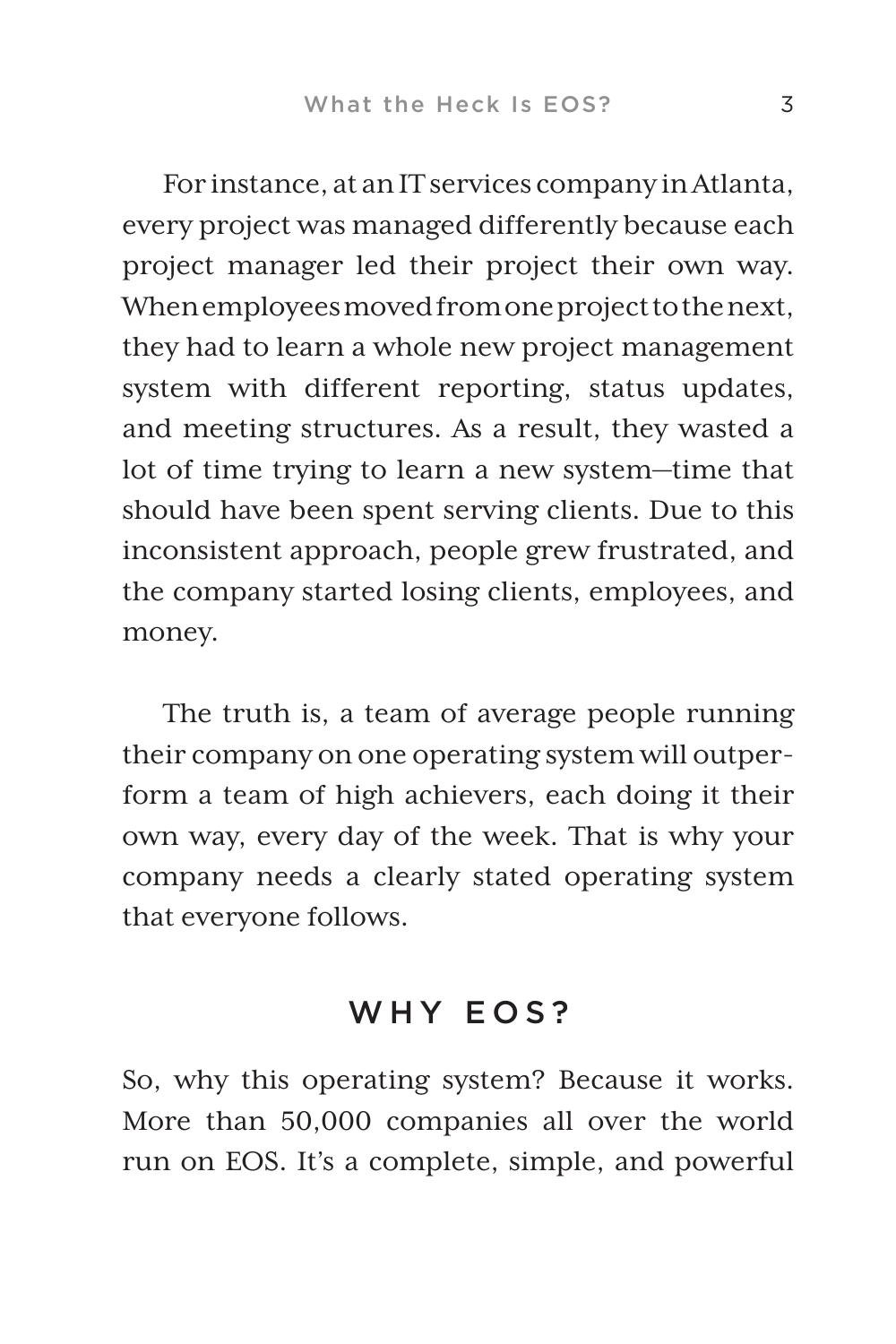operating system. It helps companies grow to achieve their vision and goals more effectively.

It also gives the employees of those companies a well-defined structure in which they can grow, feel more fulfilled in their work, and achieve their personal goals. It helps them feel more "in-the-know" about what's going on. When you understand what the priorities of the company are, it helps you play your part in achieving them.

As Kathleen Watts, an account manager at PMMC, put it, "Before EOS, I didn't have a lot of insight into the bigger picture. Communication from management was not streamlined. Now we're much more aligned as an organization, and I know what we are trying to do and how I can help."

EOS also saves time. When everyone in your organization is rowing in the same direction, you'll find that you are communicating better. EOS eliminates unhealthy and time-wasting activities due to miscommunication. Down the road, that means avoiding train wrecks that can cost your company tons of money and cause you lots of headaches.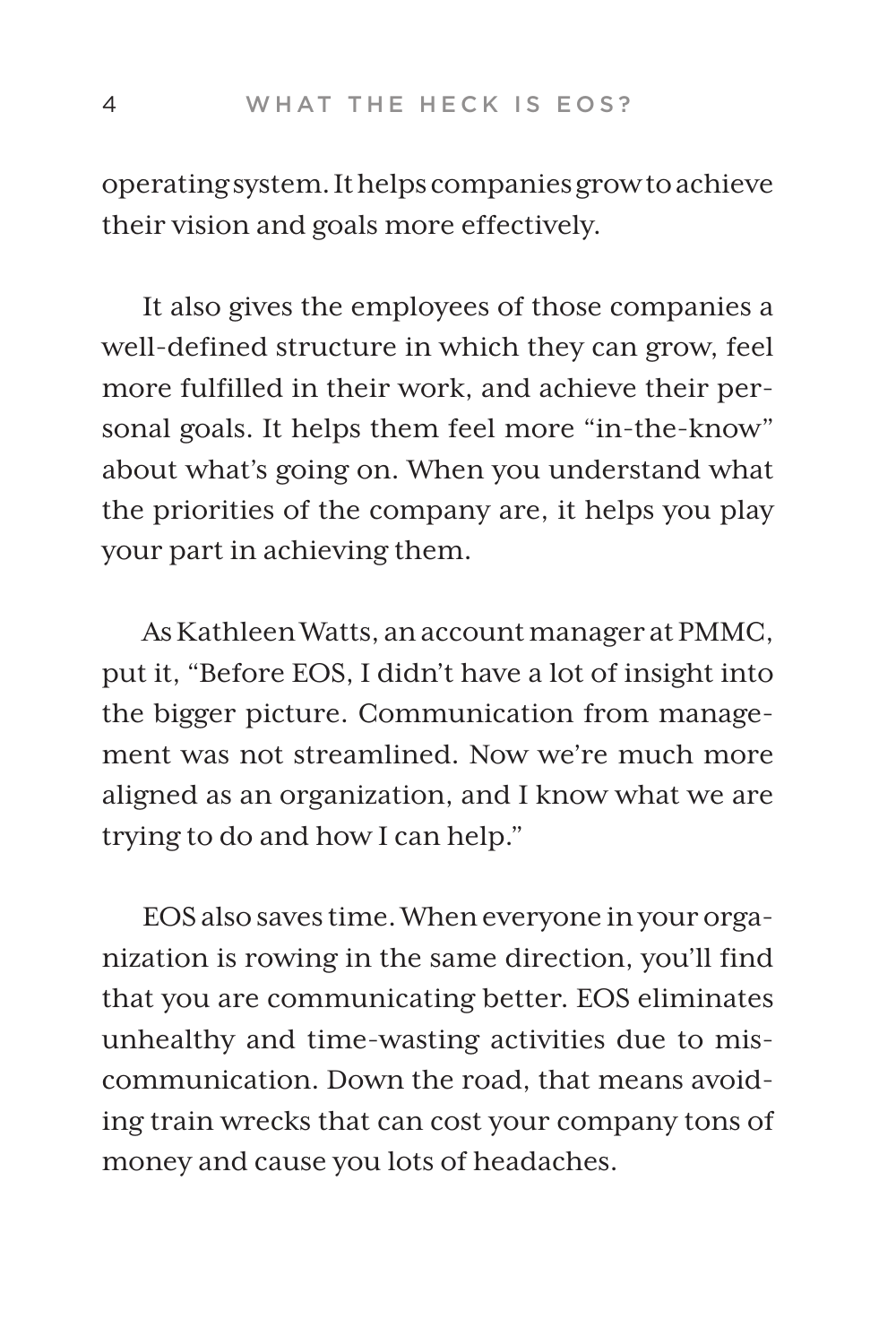At a Connecticut technology firm, meetings would go for hours and hours without anything ever getting resolved. The CEO said, "Once we implemented EOS, we stopped wasting time with unnecessary meetings. We're getting more done and are communicating more effectively with our employees. They've told me that as a company, we make a lot fewer mistakes and now solve problems before they become major disasters."

## EOS AND YOUR LEADERSHIP TEAM

EOS is specifically designed for a 10- to 250-person entrepreneurial company that is open-minded and growth-oriented. In our experience, this is where EOS has the most impact. While it works for companies larger and smaller, this is the true sweet spot for EOS.

As a part of implementing EOS, you will notice that the leadership team of your organization goes off-site occasionally for full-day working sessions. They do this to get 100 percent in sync and on the same page with each other. When away from the office, they work hard to solve all of the high-level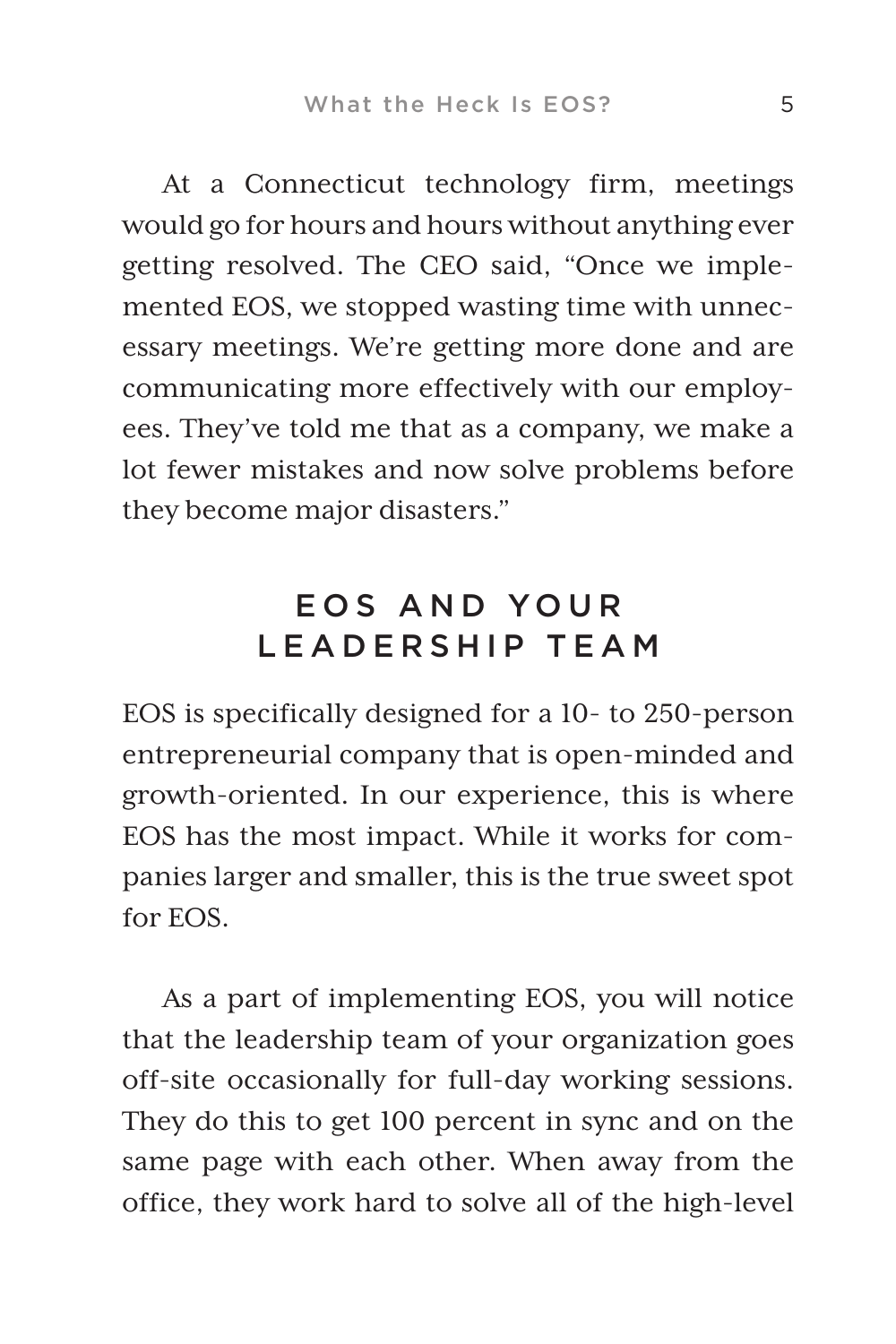issues facing your company and to set quarterly priorities. This ensures that the entire organization can stay laser-focused on achieving your company vision.

Business is hard—that's reality. With constantly changing technology, competition trying to crush you, and demanding customers and clients, your leadership team has to wrestle with 136 issues at any given time. They can't succeed without great people throughout your organization. They can't do it without *you*.

## EOS AND YOU

It's also important that *you* know you can't do it alone. You need a team that you can depend on and that can depend on you. If you've been thinking, "What's in it for me?" that's fair and understandable. The short answer is that EOS will help you to work more effectively, with less frustration and a clearer understanding of the connection between your efforts and the success of your company.

As one employee said, "EOS helped me really understand where I fit in the company and how I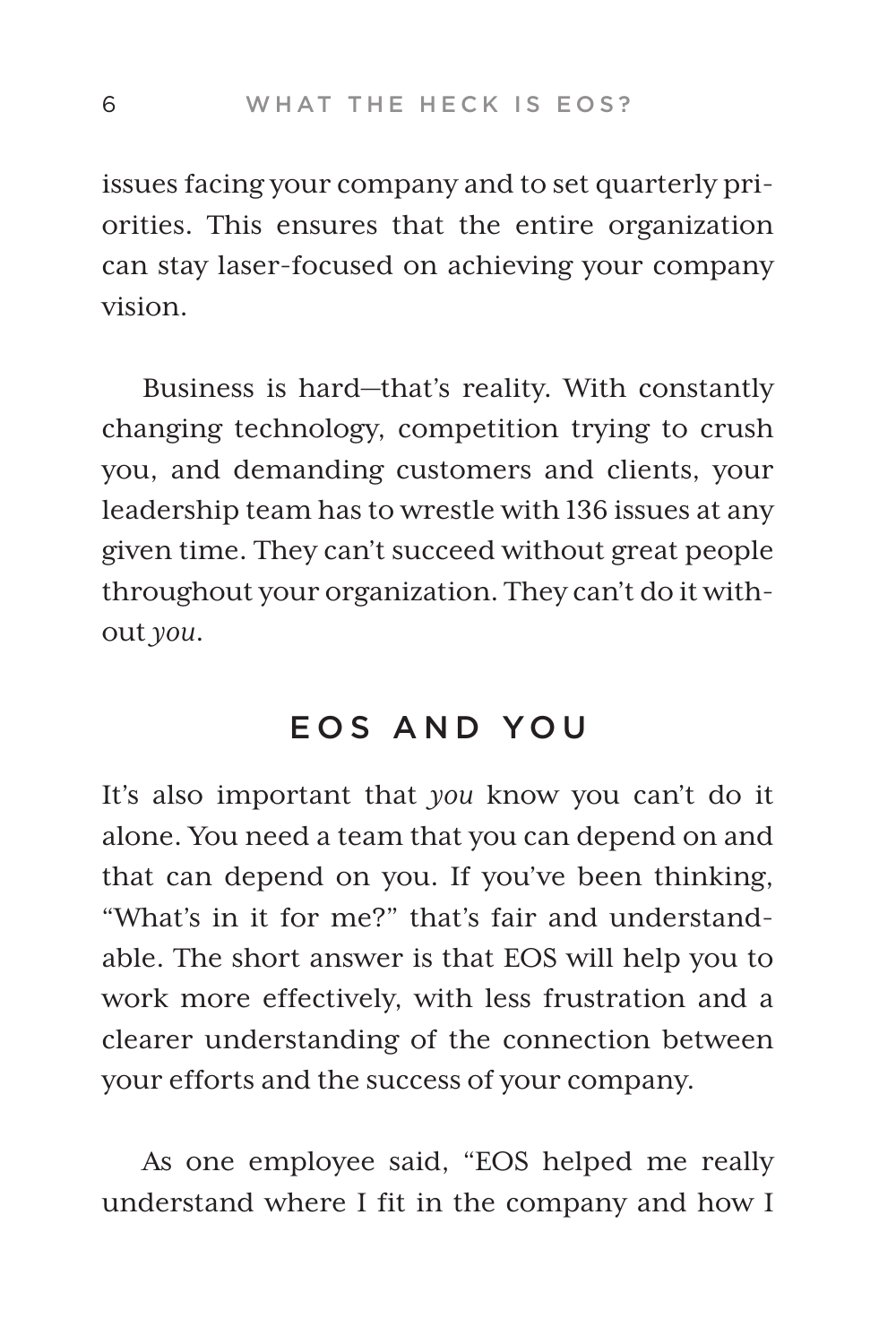impact everyone else. We have a great team, and it is fun to work here."

You may be thinking that implementing EOS in your organization sounds rigid, will stifle creativity, and will rob you of your uniqueness. Actually, just the opposite happens. Just as a computer's operating system is an underlying framework that helps you be more productive, EOS will do the same for you and your organization. Its underlying framework will magnify your unique contribution and help you be more productive.

So now that you know why your company is implementing EOS, let's begin the journey, because that's what this is. EOS is not a project with a specific end date. Implementing EOS in your company is an ongoing, lifelong effort. Many companies have been running on EOS for more than 10 years.

To start the journey with your company, first you need to understand the big picture, which we will describe in Chapter 2. Then, in Chapters 3-7 we will share the 5 foundational tools that form the back-bone of EOS. Finally, in Chapter 8, we will share a few bonus tools that will be the icing on the cake.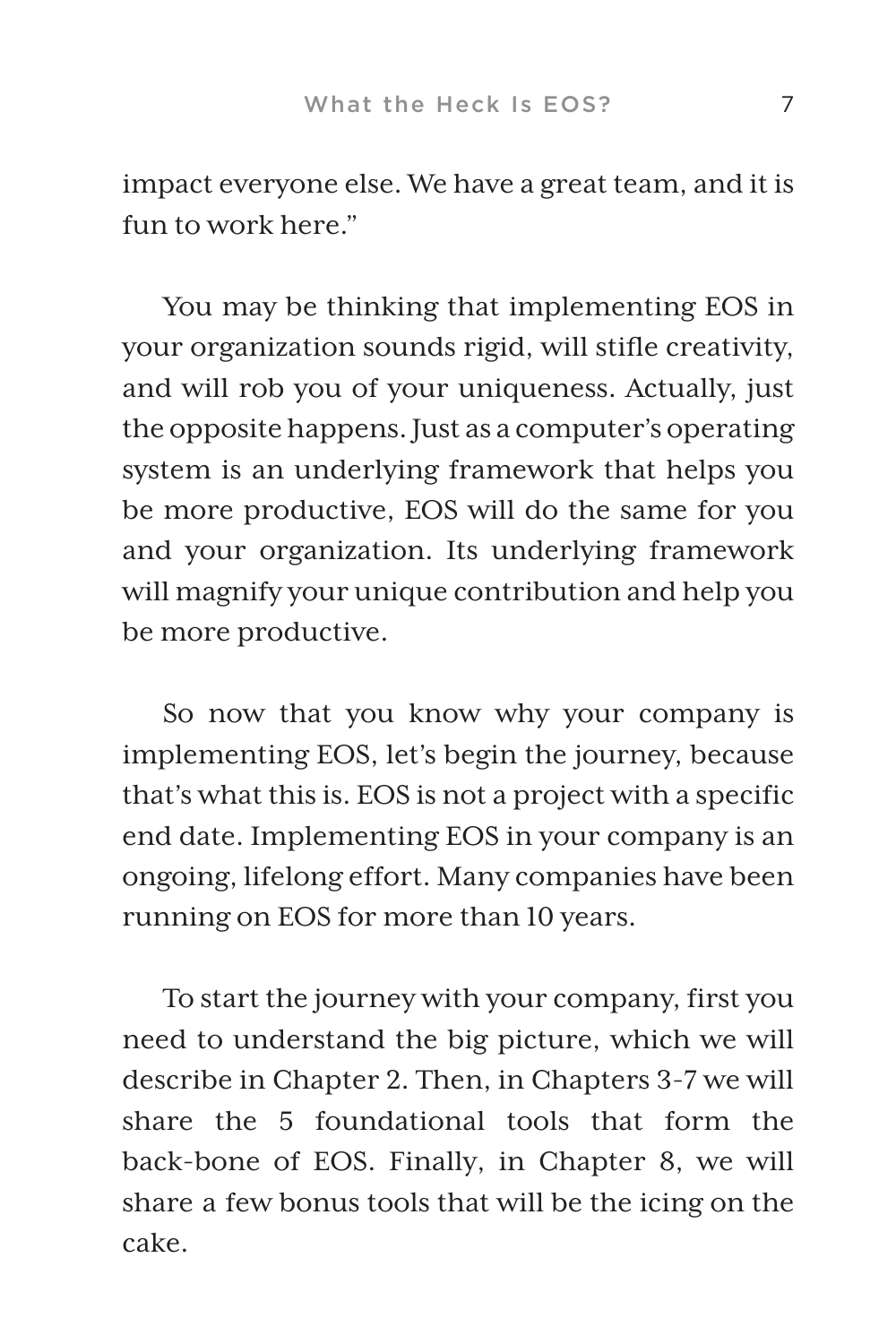# THE TRACTION LIBRARY

## WANT EVEN BETTER RESULTS AND MORE BUSINESS SUCCESS?

# IT TAKES YOUR WHOLE TEAM.

Every person on your team must be equipped with the right information and tools to implement EOS, the Entrepreneurial Operating System® purely throughout your organization. With The Traction Library, your entire company—from leadership to management to employees—will understand their role and be better equipped to help your company succeed.

# HERE'S HOW!



Visit **www.eosworldwide.com** to get everything you need to fully [implement EOS in your company today.](http://www.tractionlibrary.com)